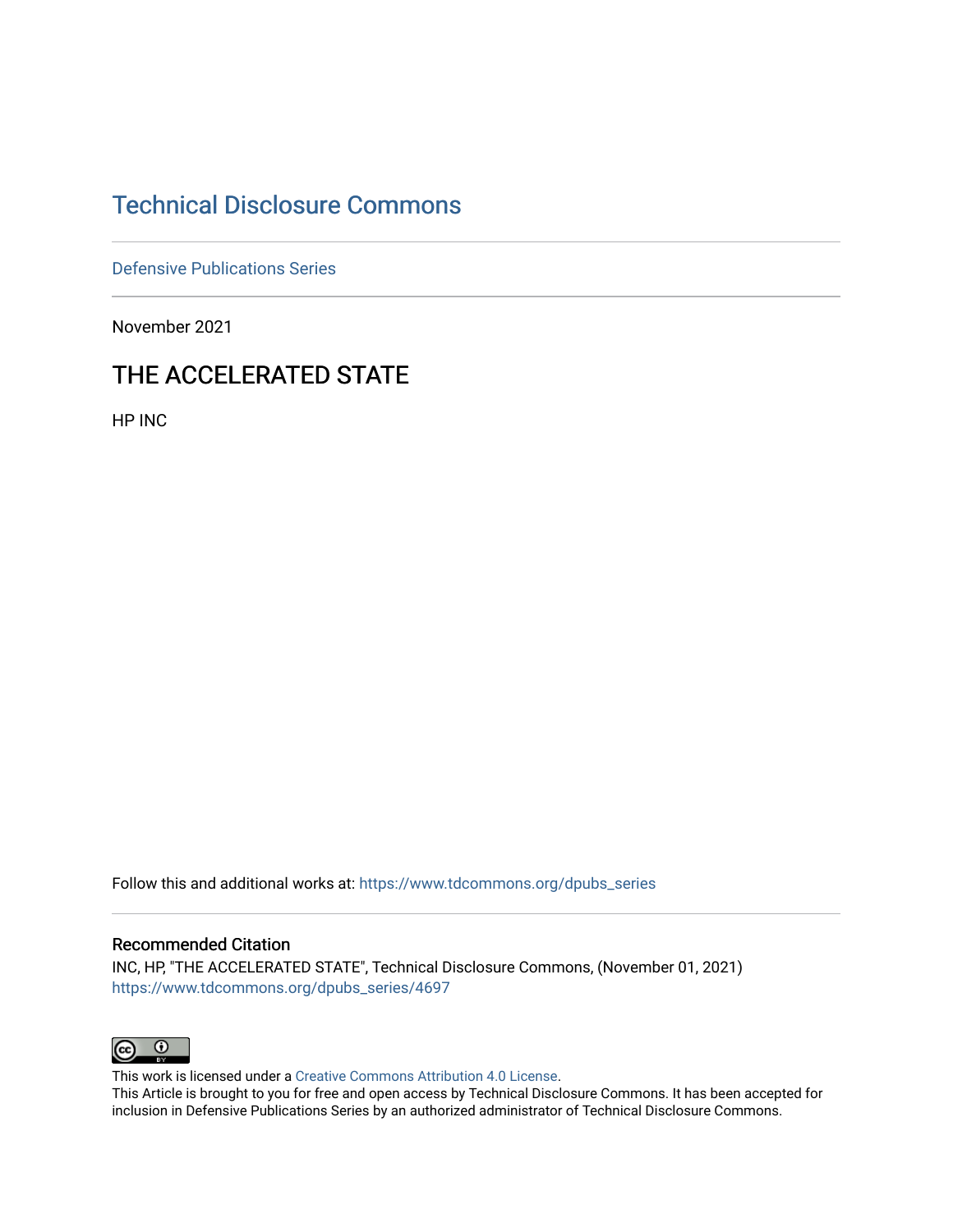## *The Accelerated State*

These are unprecedented times. The pandemic and the accompanying set of economic issues, including the recession (now officially over), has resulted in a dramatic increase in the remote work models for client computing. It is anticipated that there will be an increase in remote work in a hybrid model in the post‐pandemic era.

This new scaling of remote access and working from home (and learning from home) has resulted in a set of new issues to be addressed and has further exacerbated many problems that were already known but without an approach or solution.

The disclosure identifies the issues created by an accelerated migration towards remote work and the resulting saturation of existing networking strategies, including available bandwidth. The disclosure identifies the variables in assessing available capacity and provides a methodology, process, and methods to quantify the impact.

The elements that place the demand on the accelerated state include the variables of collaboration, business computing, gaming, social media, internet browsing, shopping, and learning. The demand for networking bandwidth is not only for capacity but also quality capacity, suggesting that the end‐user experience is part of the assessment. Adding these quantitative and qualitative aspects makes the accelerated state methodology unique.



1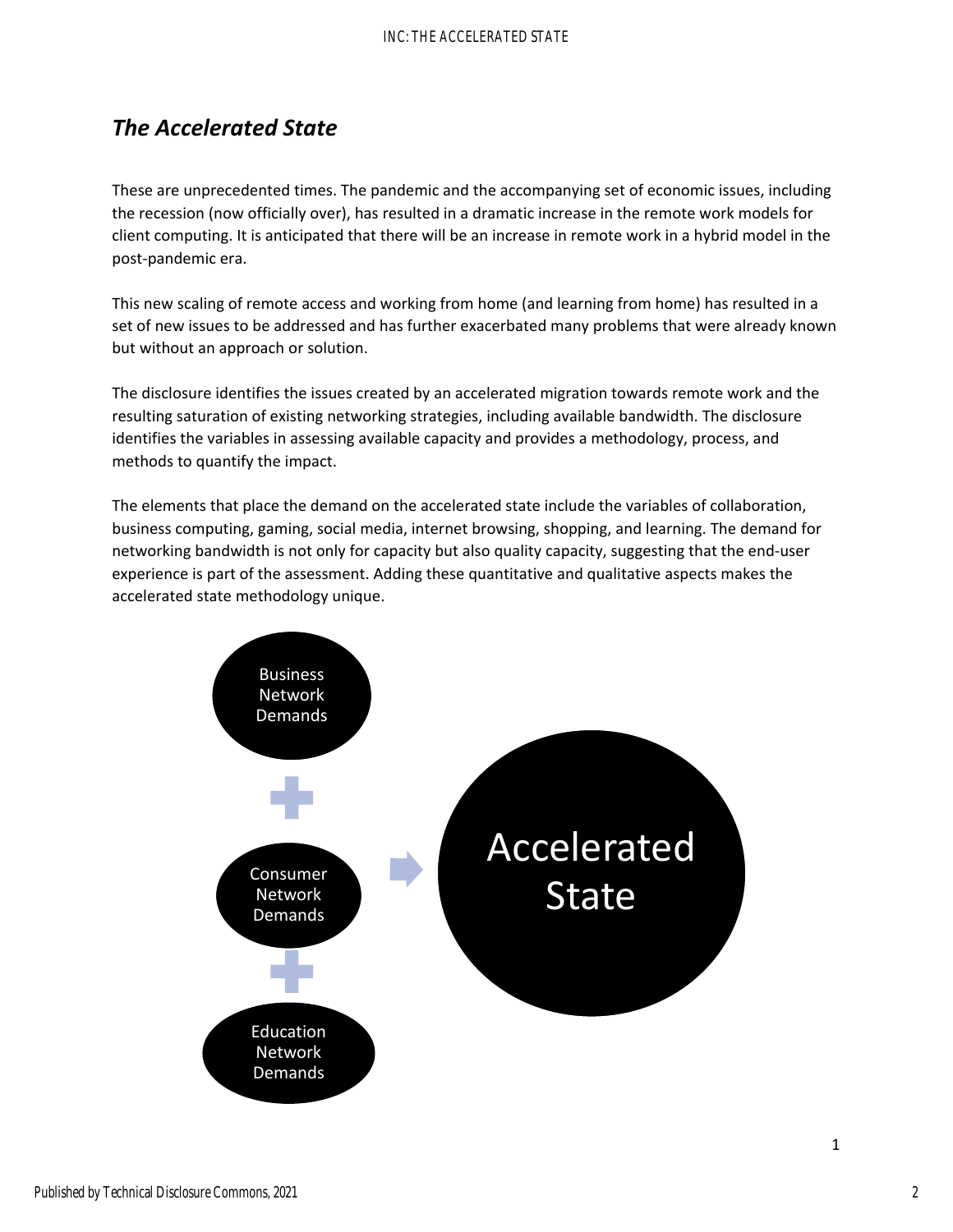Being able to slice network capacity by segmenting the work being performed is a key to the methodology. If all elements are treated equally, saturation becomes impossible to prioritize if that needs to occur with bandwidth.

The Accelerated State identified further implications of the Digital Divide and suggests that deferring to address the problem set ultimately resets everyone's capacity. The Digital Divide has almost been considered an educational issue; however, with the dramatic increase in telemedicine, it is now identified as a wellness issue as well.

"Kicking the can down the road" to address the digital device is no longer viable. It does impact all end users, regardless of the current access.

Closed Loop Lifecycle Planning© concludes – "*that if you cannot quantify it, it does not count.".* "It," in this case being networking bandwidth.

By commencing with identifying the differing types of data based upon the potential impact (low, medium, or high) and the profile of the data stream (bursty or lengthy), we create a methodology based upon different content vectors.

Then, by adding numerical values to the broader data types, an algorithm can be created to assess the impact and prioritization of the workload.

For definition purposes a series of tables have been created to further drive the methodology to estimate potential volumes, end‐users, and traffic.

It would be an error to assume how the demographics play a role in the Accelerated State. While Millennials and GenZ have preferences, their end users include all generations of end‐users, but for different usage reasons.

The question of capacity is a consideration that is pervasive. You begin with a capacity of 100% then adjust based upon actual or projected usage. From there, a prioritization algorithm is to be leveraged to balance the access capacity and speed.

3